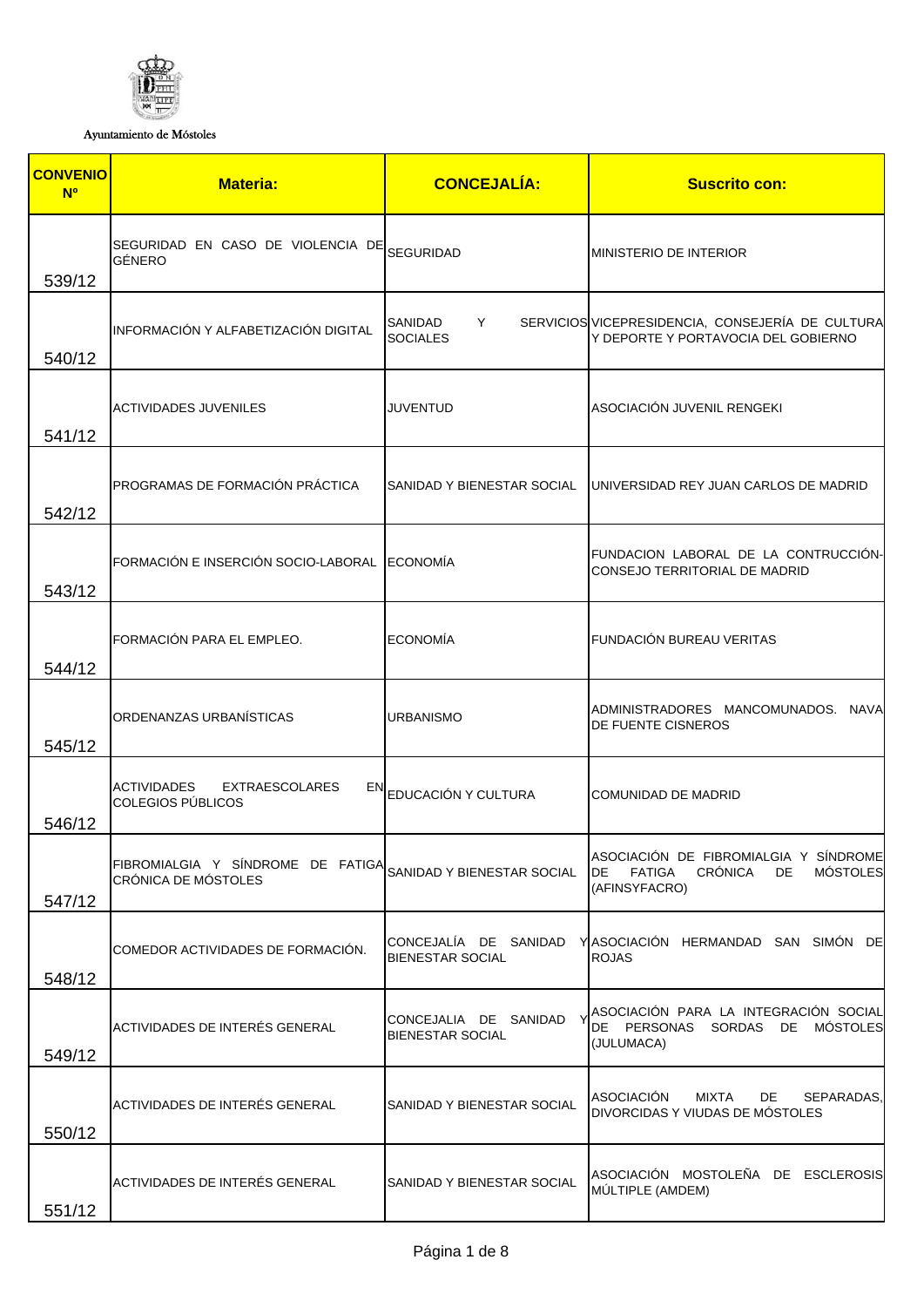

Ayuntamiento de Móstoles

| <b>CONVENIO</b><br><b>N<sup>o</sup></b> | <b>Materia:</b>                                                                                                             | <b>CONCEJALÍA:</b>                  | <b>Suscrito con:</b>                                                                                       |
|-----------------------------------------|-----------------------------------------------------------------------------------------------------------------------------|-------------------------------------|------------------------------------------------------------------------------------------------------------|
| 552/12                                  | ACTIVIDADES DE INTERÉS GENERAL                                                                                              | SANIDAD Y BIENESTAR SOCIAL          | ASOCIACIÓN PARKINSON DE MÓSTOLES                                                                           |
| 553/12                                  | ACTIVIDADES DE INTERÉS GENERAL                                                                                              | SANIDAD Y BIENESTAR SOCIAL          | ASOCAIACIÓN PARA LA PREVENCIÓN DEL<br><b>ALCOHILIMO</b>                                                    |
| 554/12                                  | ACTIVIDADES DE INTERÉS GENERAL.                                                                                             | SANIDAD Y BIENESTAR SOCIAL          | ASOCIACIÓN PARA LA PREVENCIÓN Y EL<br>TRTAMIENTO DE LOS TRASTORNOS DE LA<br>CONDUCTA ALIMENTARIA (ANTARES) |
| 555/12                                  | <b>AYUDAS</b><br><b>SUBVENCIONES</b><br>Y.<br><b>PARA</b><br>ACTIVIDADES DE INTERÉS GENERAL.                                | SANIDAD Y BENESTAR SOCIAL           | ASOCIACIÓN PUNTO OMEGA EN EL PROYECTO<br>DE INSERVIÓN SOCIO LABORAL A JÓVENES<br>DESFAVORECIDOS.           |
| 556/12                                  | CONSTITUCIÓN Y<br><b>DESARROLLO</b><br>DE<br><b>ASOCIACIONES</b><br>QUE<br>ACTIVIDADES DE INTERÉS GENERAL                   | REALIZAN SANIDAD Y BIENESTAR SOCIAL | ASOCIACIÓN DE SENDERISMO DE PERSONAS<br>MAYORES DE MÓSTOLES                                                |
| 557/12                                  | <b>CONSTITUCIÓN</b><br>Y.<br><b>DESARROLLO</b><br>DE<br><b>ASOCIACIONES</b><br><b>QUE</b><br>ACTIVIDADES DE INTERÉS GENERAL | REALIZAN SANIDAD Y BIENESTAR SOCIAL | ASOCIACIÓN<br>SOCIO-CULTURAL<br>DE.<br>LA<br>TERCERA EDAD DE MÓSTOLES                                      |
| 558/12                                  | CONSTITUCIÓN<br>DE<br>Y.<br><b>DESARROLLO</b><br><b>ASOCIACIONES</b><br><b>QUE</b><br>ACTIVIDADES DE INTERÉS GENERAL        | REALIZAN SANIDAD Y BIENESTAR SOCIAL | ASOCIACIÓN DE USUARIOS DE SALUD MENTAL<br>(AUSMEN)                                                         |
| 559/12                                  | CONSTITUCIÓN Y<br><b>DESARROLLO</b><br>DE<br><b>ASOCIACIONES</b><br>QUE<br>ACTIVIDADES DE INTERÉS GENERAL                   | REALIZAN SANIDAD Y BIENESTAR SOCIAL | ASOCIACIÓN DE CONSUMIDORES 1º DE MAYO                                                                      |
| 560/12                                  | ASISTENCIA SOCIOSANITARIA                                                                                                   | SANIDAD Y BIENESTAR SOCIAL          | CRUZ ROJA ESPAÑOLA, COMUNIDAD DE<br>MADRID, ASAMBLEA COMARCAL DE MÓSTOLES<br><b>NAVALCARNERO</b>           |
| 561/12                                  | <b>CONSTITUCIÓN</b><br>DE<br>Y<br><b>DESARROLLO</b><br><b>ASOCIACIONES</b><br>QUE<br>ACTIVIDADES DE INTERÉS GENERAL         | REALIZAN SANIDAD Y BIENESTAR SOCIAL | <b>ASOCIACIÓN</b><br>PERSONAS<br><b>CULTURAL</b><br>DE<br>SORDAS DE MÓSTOLES                               |
| 562/12                                  | CONSTITUCIÓN<br>Y<br><b>DESARROLLO</b><br>DE<br><b>ASOCIACIONES</b><br>QUE<br>ACTIVIDADES DE INTERÉS GENERAL                | REALIZAN SANIDAD Y BIENESTAR SOCIAL | ASOCIACIÓN DEPORTIVA JUAN XXIII DE M                                                                       |
| 563/12                                  | <b>CONSTITUCIÓN</b><br>Y.<br><b>DESARROLLO</b><br>DE<br><b>ASOCIACIONES</b><br>QUE<br>ACTIVIDADES DE INTERÉS GENERAL        | REALIZAN SANIDAD Y BIENESTAR SOCIAL | ASOCIACIÓN DIABÉTICOS DE MÓSTOLES                                                                          |
| 564/12                                  | <b>CONSTITUCIÓN</b><br>DE<br>Y<br><b>DESARROLLO</b><br><b>ASOCIACIONES</b><br>QUE<br>ACTIVIDADES DE INTERÉS GENERAL         | REALIZAN SANIDAD Y BIENESTAR SOCIAL | <b>ASOCIACIÓN</b><br><b>FÍSICOS</b><br>DE<br><b>DISMINUIDOS</b><br>MÓSTOLES (DISFIM)                       |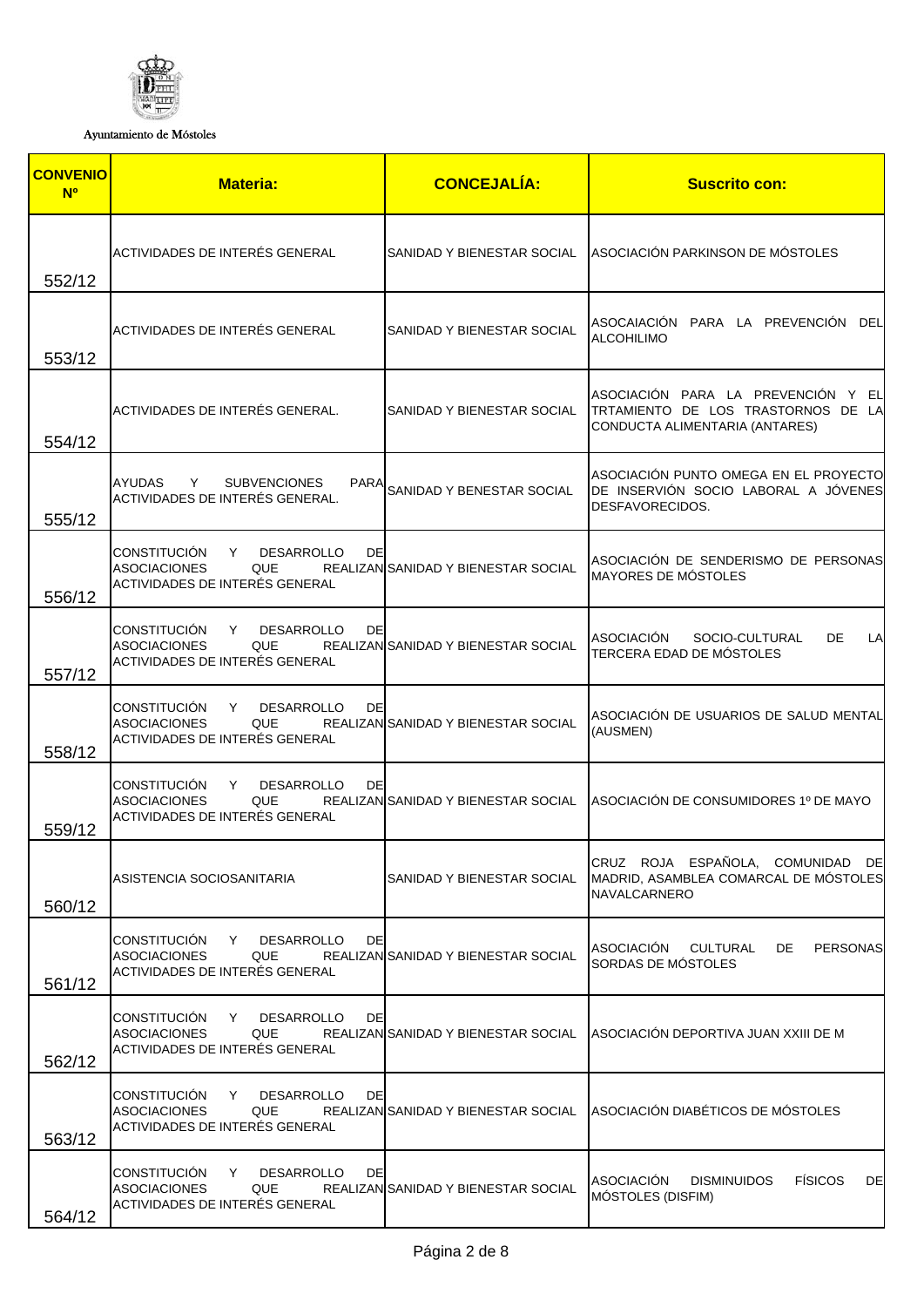

Ayuntamiento de Móstoles

| <b>CONVENIO</b><br><b>N<sup>o</sup></b> | <b>Materia:</b>                                                                                                      | <b>CONCEJALÍA:</b>                                    | <b>Suscrito con:</b>                                                                                    |
|-----------------------------------------|----------------------------------------------------------------------------------------------------------------------|-------------------------------------------------------|---------------------------------------------------------------------------------------------------------|
| 565/12                                  | CONSTITUCIÓN<br>Y DESARROLLO<br>DE<br><b>ASOCIACIONES</b><br>QUE<br>ACTIVIDADES DE INTERÉS GENERAL                   | REALIZAN SANIDAD Y BIENESTAR SOCIAL                   | ASOCIACION DE FAMILIARES DE ENFERMOS DE<br><b>ALZHEIMER</b>                                             |
| 566/12                                  | CONSTITUCIÓN<br>DE<br>Y DESARROLLO<br><b>ASOCIACIONES</b><br>QUE<br>ACTIVIDADES DE INTERÉS GENERAL                   | REALIZAN SANIDAD Y BIENESTAR SOCIAL                   | ASOCIACIÓN DE FAMILIAS Y AMIGOS A FAVOR<br>DE LAS PERSONAS CON DISCAPACIDAD<br>INTELECTUAL (AFANDEM)    |
| 567/12                                  | CONSTITUCIÓN<br>Y<br><b>DESARROLLO</b><br>DE<br><b>ASOCIACIONES</b><br>QUE<br>ACTIVIDADES DE INTERÉS GENERAL         |                                                       | REALIZAN SANIDAD Y BIENESTAR SOCIAL ASOCIACIÓN CAMINOS SOLIDARIOS                                       |
| 568/12                                  | CONSTITUCIÓN Y DESARROLLO<br>DE<br><b>ASOCIACIONES</b><br>QUE<br>ACTIVIDADES DE INTERÉS GENERAL                      |                                                       | REALIZAN SANIDAD Y BIENESTAR SOCIAL ASOCIACIÓN (TEA/TGD) (PROTGD)                                       |
| 569/12                                  | CONSTITUCIÓN Y DESARROLLO<br>DE<br><b>ASOCIACIONES</b><br>QUE<br>ACTIVIDADES DE INTERÉS GENERAL                      |                                                       | REALIZAN SANIDAD Y BIENESTAR SOCIAL ASOCIACIÓN RUMANOS DE MÓSTOLES (ARMO)                               |
| 570/12                                  | CONSTITUCIÓN<br>Y DESARROLLO<br>DE<br><b>ASOCIACIONES</b><br>QUE<br>ACTIVIDADES DE INTERÉS GENERAL                   |                                                       | REALIZAN SANIDAD Y BIENESTAR SOCIAL ASOCIACIÓN ACCEDE AL RESPIRO                                        |
| 571/12                                  | CONSTITUCIÓN<br><b>DESARROLLO</b><br>DE<br>Y<br><b>ASOCIACIONES</b><br>QUE<br>ACTIVIDADES DE INTERÉS GENERAL         | REALIZAN SANIDAD Y BIENESTAR SOCIAL                   | ASOCIACIÓN PUNTO OMEGA EN EL SERVICIO<br>DE PREVENCIÓN DE ADICIONES A LAS NUEVAS<br>TECNOLOGÍAS (SPANT) |
| 572/12                                  | <b>CONSTITUCIÓN</b><br>DE<br><b>DESARROLLO</b><br>Y.<br><b>ASOCIACIONES</b><br>QUE<br>ACTIVIDADES DE INTERÉS GENERAL | REALIZAN SANIDAD Y BIENESTAR SOCIAL FUNDACIÓN AFANDEM |                                                                                                         |
| 573/12                                  | CONSTITUCIÓN<br>Y DESARROLLO<br>DE<br><b>ASOCIACIONES</b><br>QUE<br>ACTIVIDADES DE INTERÉS GENERAL                   | REALIZAN SANIDAD Y BIENESTAR SOCIAL                   | CRUZ ROJA ESPAÑOLA, CAM, ASAMBLEA<br>COMARCAL DE MÓSTOLES-NAVALCARNERO                                  |
| 574/12                                  | <b>CONSTITUCIÓN</b><br>DE<br>Y<br><b>DESARROLLO</b><br><b>ASOCIACIONES</b><br>QUE<br>ACTIVIDADES DE INTERÉS GENERAL  | REALIZAN SANIDAD Y BIENESTAR SOCIAL                   | CRUZ ROJA ESPAÑOLA, CAM, ASAMBLEA<br>COMARCAL DE MÓSTOLES-NAVALCARNERO                                  |
| 575/12                                  | <b>CONSTITUCIÓN</b><br>DE<br>Y DESARROLLO<br><b>ASOCIACIONES</b><br>QUE<br>ACTIVIDADES DE INTERÉS GENERAL            | REALIZAN SANIDAD Y BIENESTAR SOCIAL                   | CRUZ ROJA ESPAÑOLA, COMUNIDAD DE<br>MADRID, ASAMBLEA COMARCAL DE MÓSTOLES<br><b>NAVALCARNERO</b>        |
| 576/12                                  | ACTIVIDADES CON FINES SOCIALES                                                                                       | SANIDAD Y BIENESTAR SOCIAL                            | CRUZ ROJA ESPAÑOLA, COMUNIDAD DE<br>MADRID, ASAMBLEA COMARCAL DE MÓSTOLES<br><b>NAVALCARNERO</b>        |
| 577/12                                  | ACTIVIDADES CON FINES SOCIALES                                                                                       |                                                       | SANIDAD Y BIENESTAR SOCIAL FUNDACIÓN GARCÍA GIL AFANDEM                                                 |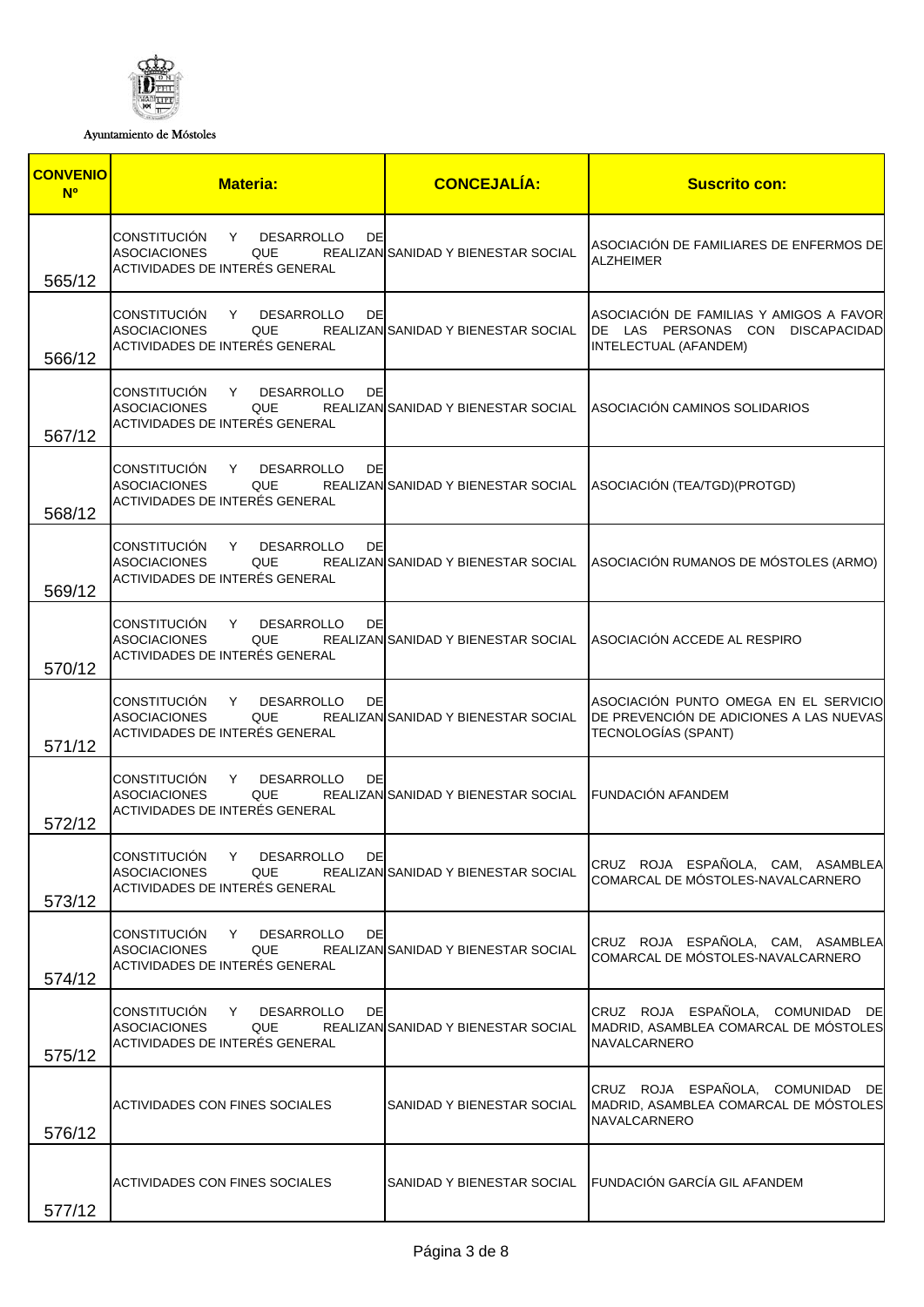

Ayuntamiento de Móstoles

| <b>CONVENIO</b><br><b>N<sup>o</sup></b> | <b>Materia:</b>                                                                                                 | <b>CONCEJALÍA:</b>                                | <b>Suscrito con:</b>                                                                             |
|-----------------------------------------|-----------------------------------------------------------------------------------------------------------------|---------------------------------------------------|--------------------------------------------------------------------------------------------------|
| 578/12                                  | ACTIVIDADES CON FINES SOCIALES                                                                                  | SANIDAD Y BIENESTAR SOCIAL                        | <b>FUNDACIÓN RAIS</b>                                                                            |
| 579/12                                  | <b>ACTIVIDADES CON FINES SOCIALES</b>                                                                           | SANIDAD Y BIENESTAR SOCIAL                        | CRUZ ROJA ESPAÑOLA, COMUNIDAD DE<br>MADRID, ASAMBLEA COMARCAL DE MÓSTOLES<br><b>NAVALCARNERO</b> |
| 580/12                                  | PISO PARA MUJERES GESTANTES EN<br>SITUACIÓN DE RIESGO SOCIAL                                                    | SANIDAD Y BIENESTAR SOCIAL                        | CRUZ ROJA ESPAÑOLA, COMUNIDAD DE<br>MADRID, ASAMBLEA COMARCAL DE MÓSTOLES<br><b>NAVALCARNERO</b> |
| 581/12                                  | DESARROLLO DE ACTIVIDADES SOCIO-<br><b>SANITRIOS</b>                                                            | SANIDAD Y BIENESTAR SOCIAL                        | ASOCIACIÓN MOSTOLEÑA D EESPONDILITIS Y<br><b>ARTRITIS</b>                                        |
| 582/12                                  | DESARROLLO DE ACTIVIDADES SOCIO-<br><b>SANITARIAS</b>                                                           | SANIDAD Y BIENESTAR SOCIAL                        | <b>ASOCIACIÓN</b><br><b>VOLVER</b><br>EMPEZAR<br>DE<br>A<br><b>MÓSTOLES</b>                      |
| 583/12                                  | DESARROLLO DE ACTIVIDADES SOCIO-<br><b>SANITARIAS</b>                                                           |                                                   | SANIDAD Y BIENESTAR SOCIAL ASOCIACIÓN ESPAÑOLA CONTRA EL CÁNCER                                  |
| 584/12                                  | CONVENIO ADMINISTRATIVO                                                                                         | PARTICIPACIÓN CIUDADANA<br>ADMINISTRACIÓN PÚBLICA | Y ASOCIACIONES DE VECINOS COORDINADAS DE<br><b>MÓSTOLES</b>                                      |
| 585/12                                  | <b>SOSTENIMIENTO</b><br>DEL<br>CONSERVATORIO<br>PROFESIONAL RODOLFO HALFFTER                                    | EDUCACIÓN Y CULTURA                               | COMUNIDAD DE MADRID                                                                              |
| 586/12                                  | SOSTENIMIENTO DEL CONSERVATORIO DE<br>MÚSICA "RODOLFO HALFFTER"                                                 | EDUCACIÓN Y CULTURA                               | COMUNIDAD DE MADRID                                                                              |
| 587/12                                  | FINANCIACIÓN DEL SERVICIO PÚBLICO DE<br>TRANSPORTE URBANO.                                                      | SEGURIDAD                                         | CONSORCIO REGIONAL DE TRANSPORTES DE<br><b>MADRID</b>                                            |
| 588/12                                  | MEDIDAS PLAN DE MOVILIDD URBANA                                                                                 | PATRIMONIO, TRANSPORTES Y<br><b>MOVILIDAD</b>     | CONSORCIO REGIONAL DE TRANSPORTE                                                                 |
| 589/12                                  | <b>ATENCIÓN</b><br>A<br><b>PERSONAS</b><br><b>DISCAPACIDAD</b>                                                  | CON FAMILIA Y BIENESTAR SOCIAL                    | COMUNIDAD DE MADRID, CONSEJERÍA DE<br><b>ASUNTOS SOCIALES</b>                                    |
| 590/12                                  | SUMINISTRO DE MATERIALES DE OBRA. PARTICIPACIÓN CIUDADANA Y "MANCOMUNIDAD<br>MANCOMUNIDAD DE PROPIETARIOS VC-2. | ADMINISTRACIÓN PÚBLICA                            | DE<br><b>PROPIETARIOS</b><br>URBANIZACIÓN VC 2 PARQUE COIMBRA"                                   |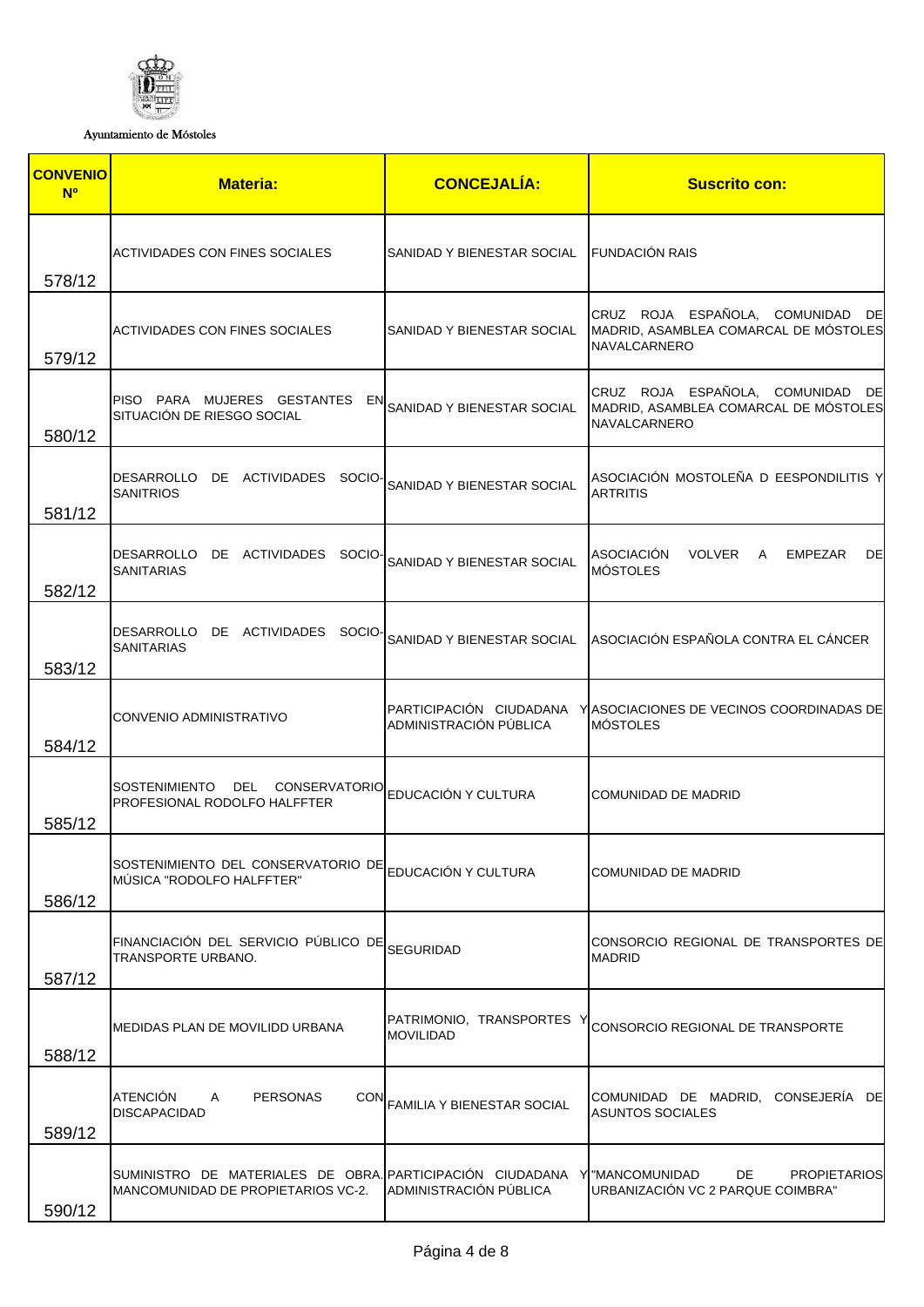

Ayuntamiento de Móstoles

| <b>CONVENIO</b><br><b>N<sup>o</sup></b> | <b>Materia:</b>                                                                                                   | <b>CONCEJALÍA:</b>                                      | <b>Suscrito con:</b>                                                                                                             |
|-----------------------------------------|-------------------------------------------------------------------------------------------------------------------|---------------------------------------------------------|----------------------------------------------------------------------------------------------------------------------------------|
| 591/12                                  | ATENCIÓN A PERSONS MAYORES EN LA<br>RESIDENCIA MUNICIPAL DE PERSONAS FAMILIA Y BIENESTAR SOCIAL<br><b>MAYORES</b> |                                                         | COMUNIDAD DE MADRID (CONSEJERÍA DE<br><b>ASUNTOS SOCIALES)</b>                                                                   |
| 592/12                                  | RED DE PUNTO DE INFORMACIÓN DEL JUVENTUD<br>VOLUNTARIADO                                                          |                                                         | COMUNIDAD DE MADRID (CONSEJERÍA DE<br><b>ASUNTOS SOCIALES)</b>                                                                   |
| 593/12                                  | <b>FORMACIÓN</b><br>PROFESIONAL<br><b>PARA</b><br><b>EMPLEO</b>                                                   | $E L$ ECONOMÍA                                          | COMUNIDAD DE MADRID (CONSEJERÍA DE<br>EDUCACIÓN Y EMPLEO)                                                                        |
| 594/12                                  | <b>INTEGRACIÓN</b><br>SOCIO-LABORAL<br>DE<br>PERSONAS CON DISCAPACIDAD                                            | FAMILIA Y BIENESTAR SOCIAL                              | <b>FEDERACIÓN</b><br>DE<br><b>ASOCIACIONES</b><br>DE<br>PERSONAS CON DISCAPACIDAD FÍSICA Y<br>ORGÁNICA DE LA COMUNIDAD DE MADRID |
| 595/12                                  | <b>CESIÓN TEMPORAL</b>                                                                                            | <b>MOVILIDAD</b>                                        | PATRIMONIO, TRANSPORTES YADISFIM (ASOCIACIÓN DISMINUIDOS FÍSICOS<br>DE MÓSTOLES                                                  |
| 596/12                                  | CESIÓN TEMPORAL Y GRATUITA                                                                                        | PATRIMONIO,<br>TRANSPORTE Y<br><b>MOVILIDAD</b>         |                                                                                                                                  |
| 597/12                                  | <b>MANTENIMIENTO</b><br>DE.<br><b>INTERBLOQUES</b>                                                                | ZONAS PARTICIPACIÓN CIUDADANA<br>ADMINISTRACIÓN PÚBLICA | YMANCOMUNIDAD<br>DE.<br><b>PROPIETARIOS</b><br>EЦ<br><b>RECREO</b>                                                               |
| 598/12                                  | <b>DESARROLLO</b><br>DE.<br><b>ACTIVIDADES</b><br>INTERÉS CULTURAL Y JUVENIL.                                     | DE JUVENTUD                                             | <b>ASOCIACIÓN</b><br>BANDA Y<br>MAJORETTES DE<br><b>MÓSTOLES</b>                                                                 |
| 599/12                                  | TARJETA MÓSTOLES JOVEN                                                                                            | <b>JUVENTUD</b>                                         | <b>PRIETO</b><br>CONSUMIBLES Y<br><b>MORENO</b><br>Y<br><b>SERVICIOS</b>                                                         |
| 600/12                                  | TARJETA MÓSTOLES JOVEN                                                                                            | <b>JUVENTUD</b>                                         | ANTONIO SÁNCHEZ DE LA BLANCA RUIZ<br>(POLLOS RITA)                                                                               |
| 601/12                                  | TARJETA MÓSTOLES JOVEN                                                                                            | <b>JUVENTUD</b>                                         | D <sup>a</sup> NURIA MENDO CHAPA                                                                                                 |
| 602/12                                  | TARJETA MÓSTOLES JOVEN                                                                                            | <b>JUVENTUD</b>                                         | DUENDES PELUQUEROS                                                                                                               |
| 603/12                                  | TARJETA MÓSTOLES JOVEN                                                                                            | <b>JUVENTUD</b>                                         | ASESORATE, GESTORES Y ABOGADOS S.L                                                                                               |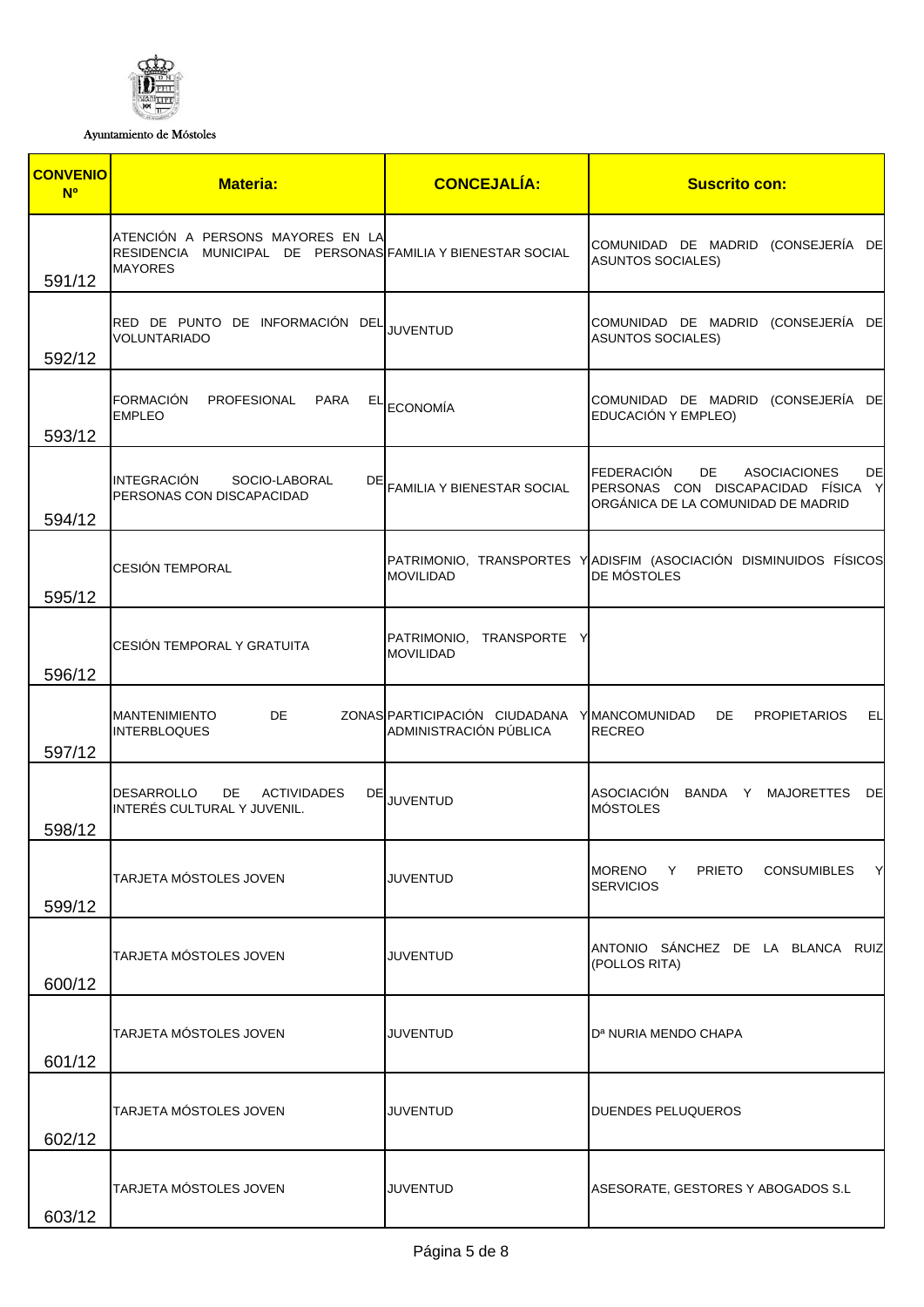

Ayuntamiento de Móstoles

| <b>CONVENIO</b><br><b>N<sup>o</sup></b> | <b>Materia:</b>        | <b>CONCEJALÍA:</b> | <b>Suscrito con:</b>                                                          |
|-----------------------------------------|------------------------|--------------------|-------------------------------------------------------------------------------|
| 604/12                                  | TARJETA MÓSTOLES JOVEN | <b>JUVENTUD</b>    | PELUQUERÍA ARILAR                                                             |
| 605/12                                  | TARJETA MÓSTOLES JOVEN | <b>JUVENTUD</b>    | CHIRIS' CAPELLI, S.L.U                                                        |
| 606/12                                  | TARJETA MÓSTOLES JOVEN | <b>JUVENTUD</b>    | <b>TINTASTAR</b>                                                              |
| 607/12                                  | TARJETA MÓSTOLES JOVEN | <b>JUVENTUD</b>    | <b>EMILIO GARCÍA RODRÍGUEZ</b>                                                |
| 608/12                                  | TARJETA MÓSTOLES JOVEN | <b>JUVENTUD</b>    | <b>FITNESS XPRESS ES</b>                                                      |
| 609/12                                  | TARJETA MÓSTOLES JOVEN | <b>JUVENTUD</b>    | DREAMCATCHERASC, S.L                                                          |
| 610/12                                  | TARJETA MÓSTOLES JOVEN | <b>JUVENTUD</b>    | MIJUGADA, S.L                                                                 |
| 611/12                                  | TARJETA MÓSTOLES JOVEN | <b>JUVENTUD</b>    | EVA ARENAS NOGUERALES (OPTICENTROS<br>ARENAS)                                 |
| 612/12                                  | TARJETA MÓSTOLES JOVEN | <b>JUVENTUD</b>    | D <sup>a</sup> LAURA GÓMEZ VALLADARES                                         |
| 613/12                                  | TARJETA MÓSTOLES JOVEN | <b>JUVENTUD</b>    | CENTRO OPTIVISIÓN 2007, S.L                                                   |
| 614/12                                  | TARJETA MÓSTOLES JOVEN | <b>JUVENTUD</b>    | <b>MARTÍN</b><br><b>JORGE</b><br>CASTELLANOS<br>D.<br>(EDUCADORES SOLIDARIOS) |
| 615/12                                  | TARJETA MÓSTOLES JOVEN | <b>JUVENTUD</b>    | D. ANTONIO LLAVE JIMÉNEZ S.L (MUEBLES<br>JIMÉNEZ)                             |
| 616/12                                  | TARJETA MÓSTOLES JOVEN | <b>JUVENTUD</b>    | MARGARITA PEÑA FERNÁNDEZ<br>(EL<br>D.<br>MANANTIAL)                           |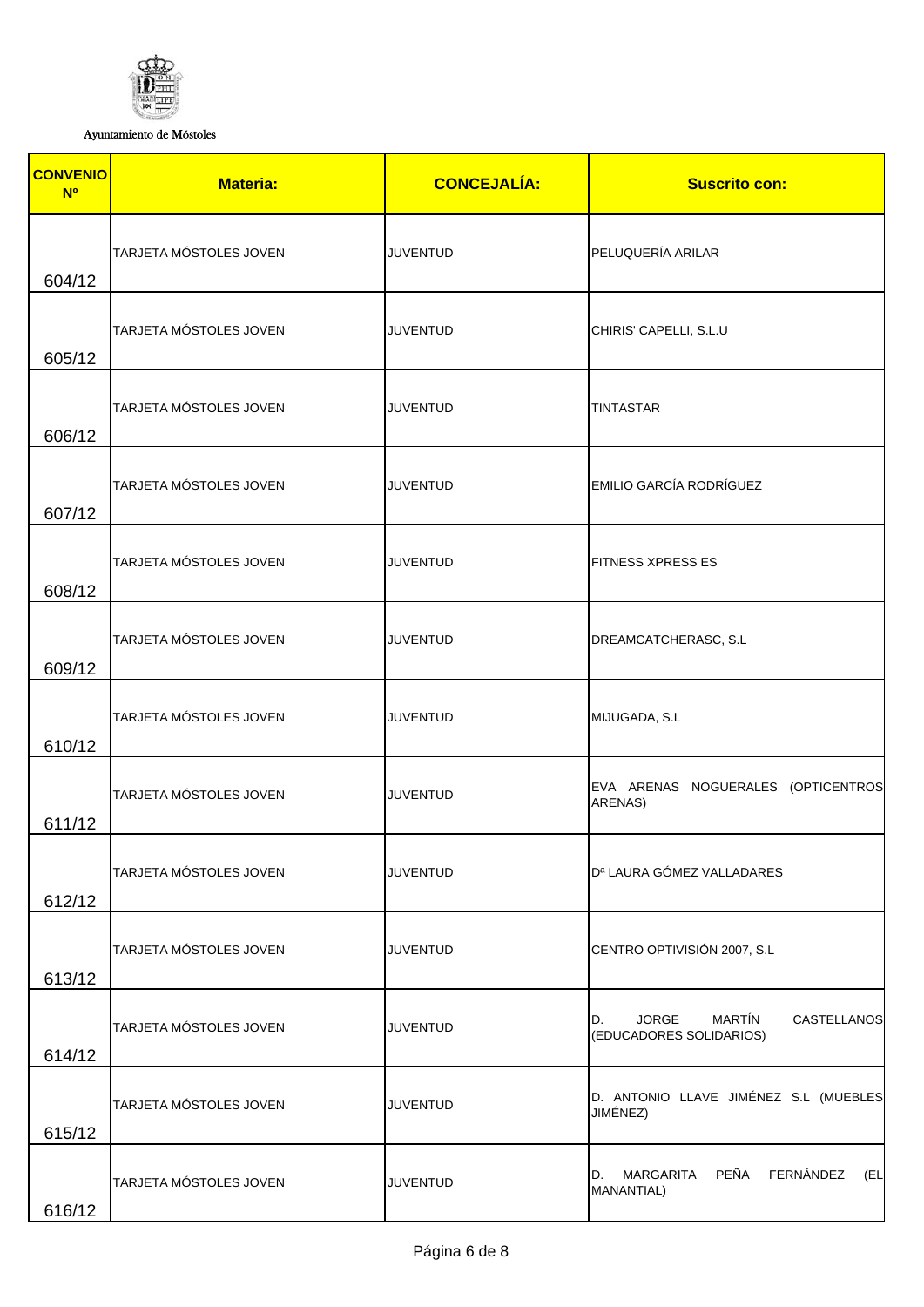

Ayuntamiento de Móstoles

| <b>CONVENIO</b><br><b>N<sup>o</sup></b> | <b>Materia:</b>                                                       | <b>CONCEJALÍA:</b>                    | <b>Suscrito con:</b>                                                                                   |
|-----------------------------------------|-----------------------------------------------------------------------|---------------------------------------|--------------------------------------------------------------------------------------------------------|
| 617/12                                  | TARJETA MÓSTOLES JOVEN                                                | <b>JUVENTUD</b>                       | D. FELIX CORTECERO CACHINERO                                                                           |
| 618/12                                  | TARJETA MÓSTOLES JOVEN                                                | <b>JUVENTUD</b>                       | <b>INTER RODRI MOBILIARIO S.L</b>                                                                      |
| 619/12                                  | TARJETA MÓSTOLES JOVEN                                                | <b>JUVENTUD</b>                       | VISIONLAB, S.A                                                                                         |
| 620/12                                  | TARJETA MÓSTOLES JOVEN                                                | <b>JUVENTUD</b>                       | <b>TALLERES CLEMENTE</b>                                                                               |
| 621/12                                  | TARJETA MÓSTOLES JOVEN                                                | <b>JUVENTUD</b>                       | ALJAER GESTIÓN S.A                                                                                     |
| 622/12                                  | <b>FESTEJOS</b>                                                       | <b>JUVENTUD</b>                       | FEDERACIÓN DE PEÑAS DE MÓSTOLES                                                                        |
| 623/12                                  | <b>EDUCACIÓN</b>                                                      | EDUCACIÓN Y CULTURA                   | UNIVERSIDAD REY JUAN CARLOS                                                                            |
| 624/12                                  | PROGRAMAS DE COOPERACIÓN                                              | EDUCACIÓN Y CULTURA                   | UNIVERSIDAD REY JUAN CARLOS                                                                            |
| 625/12                                  | POTENCIACIÓN<br>ACTIVIDADES EDUCACIÓN,<br>DE<br><b>CULTURALES</b>     | <b>CULTURA</b><br>PROMOCIÓN TURÍSTICA | COMUNIDD DE MADRID (VICEPRESIDENCIA,<br>CONSEJERÍA DE CULTURA Y DEPORTES Y<br>PORTAVOCÍA DEL GOBIERNO) |
| 626/12                                  | TARJETA MÓSTOLES JOVEN                                                | <b>JUVENTUD</b>                       | DÍAZ<br>(MADILUX<br>D. ALEJANDRO<br><b>SANTOS</b><br>ILUMINACIÓN)                                      |
| 627/12                                  | ADTIVIDADES JUVENILES                                                 | <b>JUVENTUD</b>                       | ASOCIACIÓN JUVENIL RENGEKI                                                                             |
| 628/12                                  | TARJETA MÓSTOLES JOVEN                                                | <b>JUVENTUD</b>                       | JOSÉ<br>LUIS<br><b>ROBLES</b><br>PANIAGUA<br>D.<br>(AUTOESCUELA PANI)                                  |
| 629/12                                  | <b>FORMACIÓN</b><br><b>ACTUACIONES</b><br>DE<br>PROMOCIÓN EMPRESARIAL | <b>ECONOMÍA</b>                       | CÁMARA OFICIAL DE COMERCIO E INDUSTRIA<br>DE MADRID                                                    |